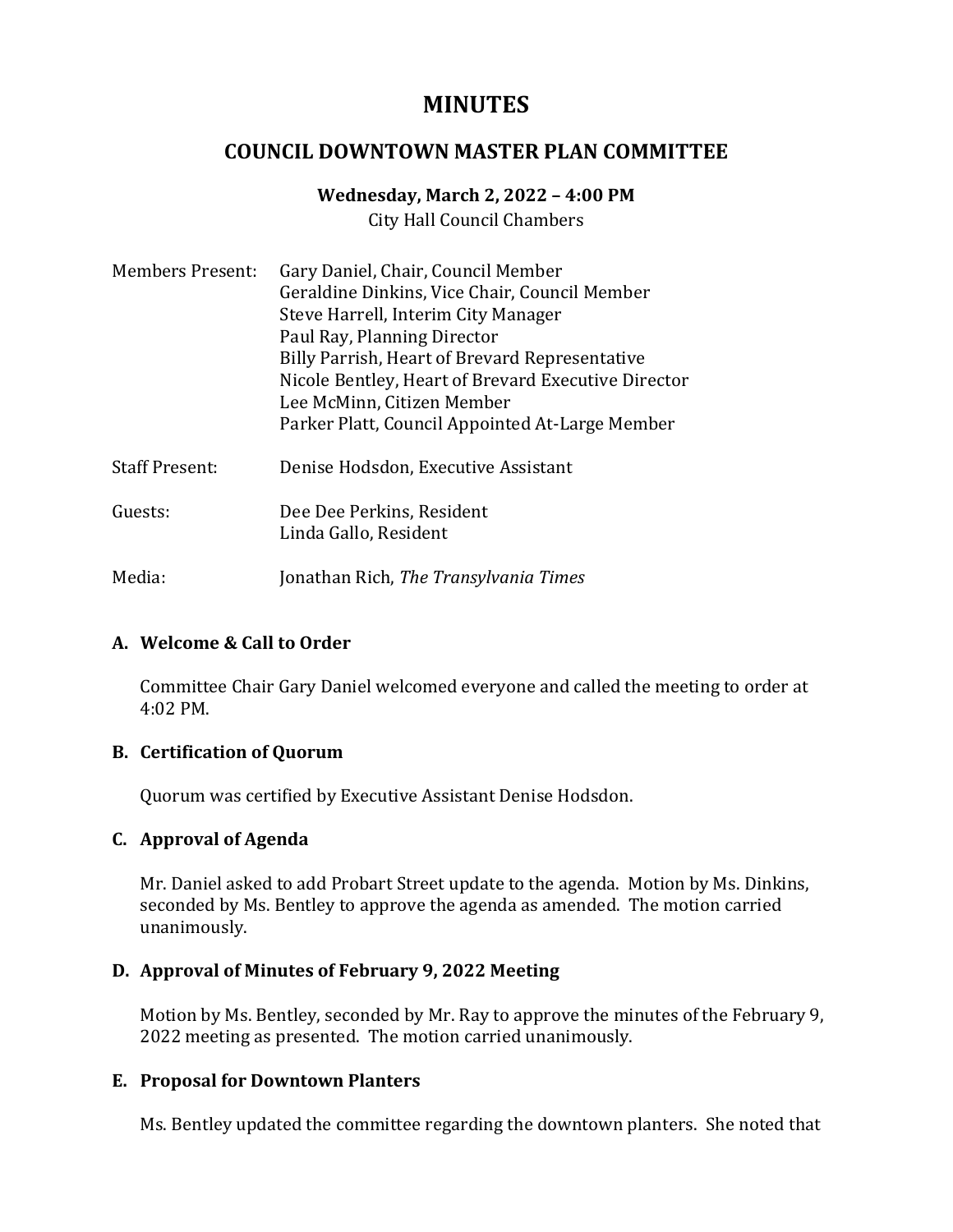35° North had serviced the planters last year, but they were not planning to continue this year. She sent a request for proposals to a number of other businesses and the only proposal she received back was from New Leaf Garden Market. The proposal to plant and maintain 30 planters in downtown from March 1 to December 31, 2022 is \$12,080 to be paid in 10 monthly installments. Ms. Bentley said New Leaf Garden Market has offered a 10% discount if they can display a small promotional logo sign in the planters. Following review and discussion of the proposal, motion by Mr. McMinn, seconded by Mr. Platt to approve the contract with the 10% discount to allow their logo with approval of the sign by Mr. Ray and Ms. Bentley. The motion carried unanimously.

# **F. Discussion re Year-round Downtown Tree Lights**

Ms. Bentley informed the committee that Mayor Copelof had shared with her that some residents have reached out to her and requested that the City leave the downtown tree lights on year-round. She noted that this is an initiative that has been largely paid for and organized by the Heart of Brevard. Last year the lighting was replaced with new LED lighting and the cost was split between Heart of Brevard, Downtown Master Plan Committee, and Transylvania County Tourism. These lights are designed to be more weather resistant and more energy efficient for downtown. The Heart of Brevard works with High Country Tree Service to put the lights up and take them down every year. Historically they go up the weekend before Thanksgiving and they stay up until daylight savings time begins in the spring.

Ms. Bentley said aesthetically it adds a lot of festive ambiance in downtown, but it comes with challenges we need to consider, including who manages those lights, what happens when there is an outage, and situations where some businesses actually pay for those lights as they are plugged directly into their power source while others are plugged directly into the poles downtown. She said we also need to consider wear and tear, and maintenance and upkeep of the lights.

Ms. Dinkins said she feels they look like Christmas lights and they signify that season. Mr. Platt and Mr. Parrish agreed that these are okay for the holidays. Mr. Parrish said the question is what kind of lighting do we want in the trees downtown and if this isn't it, then we need to have a different plan, which would require a bigger discussion. Ms. Bentley suggested that if some folks from this committee would like to explore some options outside of this meeting, then we could circle back with some recommendations at a later date. She said the lights are currently scheduled to come down the week after Arts in March which is the last weekend in March.

# **G. Discussion of Projects for Tourism Grant**

Ms. Bentley noted that in the past this committee has applied for grants through Transylvania County Tourism, including for the planters last year. TCT has asked that the City think about two or three large projects that we would like funding for and apply for those funds. Ms. Dinkins asked for clarification of "large".

Dee Dee Perkins, Chair of TCT's Destination & Infrastructure Committee, explained that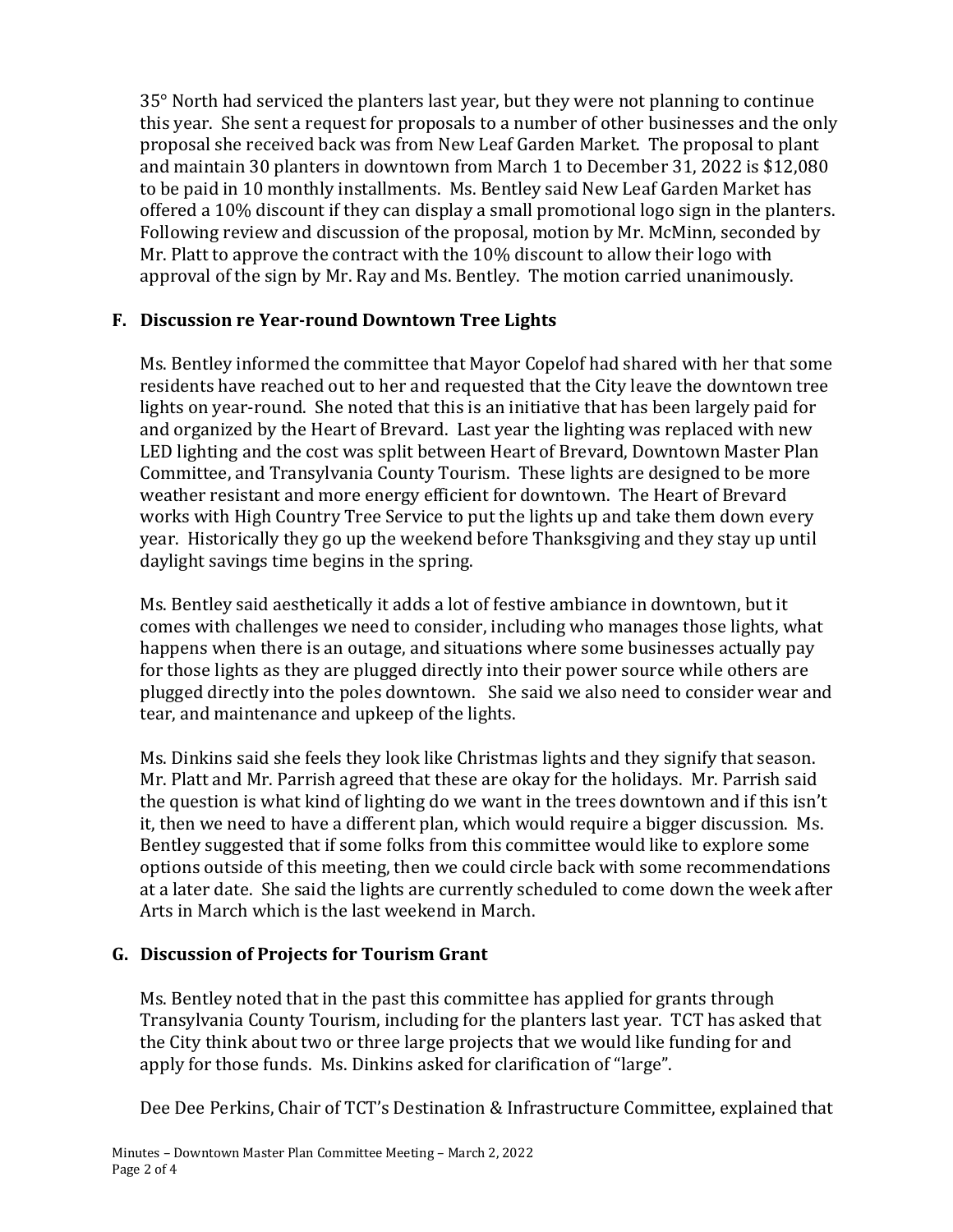there are two funding opportunities for enhancements for visitors' experience when they come to Brevard and Transylvania County. The Destination & Infrastructure Committee has a budget specifically for destination and infrastructure projects that the committee can approve without it going to the Board. If it is a larger project, it would go to the full Board for approval. She said they don't have a number specific to what those grants can be in terms of the size. She said one idea for this committee to consider applying for is the water feature in Clemson Plaza as there is not funding for that in the budget. She said that as a Board, she thinks they would look to help fund it, probably not in full, but ask for a matching grant and to split the cost of a project like that. She said that is an example of where Tourism could be valuable as a grant source for this committee.

Mr. Daniel asked when they would need an application. Ms. Perkins said they run on a July to June fiscal year and they are currently in the process of writing the grant guidelines and application. She said TCTDA Executive Director Clark Lovelace has indicated that he would like to see a year-long plan of projects that the Downtown Master Plan Committee has identified for 2022-2023 that you would like to have some partnership on. She suggested putting some thought into what you might want to accomplish in the coming year and bring those proposals to Tourism, both to the Destination & Infrastructure Committee as well as to the Board as a whole.

Mr. Harrell said that from the City's budget standpoint, it's better for us to know what we're going to be spending money on in the fiscal year, so it is better to do it at budget time, not something that pops in the middle of the year that we weren't aware of and don't have the funds to do it. It would be better for us to do it as part of the budget process.

Mr. Daniel said it doesn't sound like we need to make a decision right now, but we do need to give it some thought. Ms. Bentley suggested that we move forward now with the planter request to the Destination & Infrastructure Committee versus a larger project like the water feature or any other big improvements as that's a grant that we did receive from that committee last year. Ms. Perkins said she is only speaking as one member of the Destination & Infrastructure Committee, but she doesn't know that they would be looking at this as an ongoing grant funding to maintain those planters year after year. She said they want to see where their money will have an impact and help for a significant project that they see as sustainable.

Mr. Platt asked if there is some reason other than money why all the planters haven't been standardized; why do we still have these 35 year-old lion planters? Ms. Bentley explained that we just collected and reused what we had. Mr. Platt said it seems if we're going after a grant, we could add the cost of new planters to it if they want to fund things that aren't just maintenance. There was discussion that it would be nice to have all the planters be of uniform design, but that we go with the planters that we have for now, and then next year look at all new planters. Motion by Ms. Dinkins, seconded by Mr. McMinn to contact New Leaf Garden Market to work up a proposal to support a grant request to Tourism next year to replace the 30 planters and standardize their appearance and to fill the pots with dirt and appropriate plants. The motion carried unanimously.